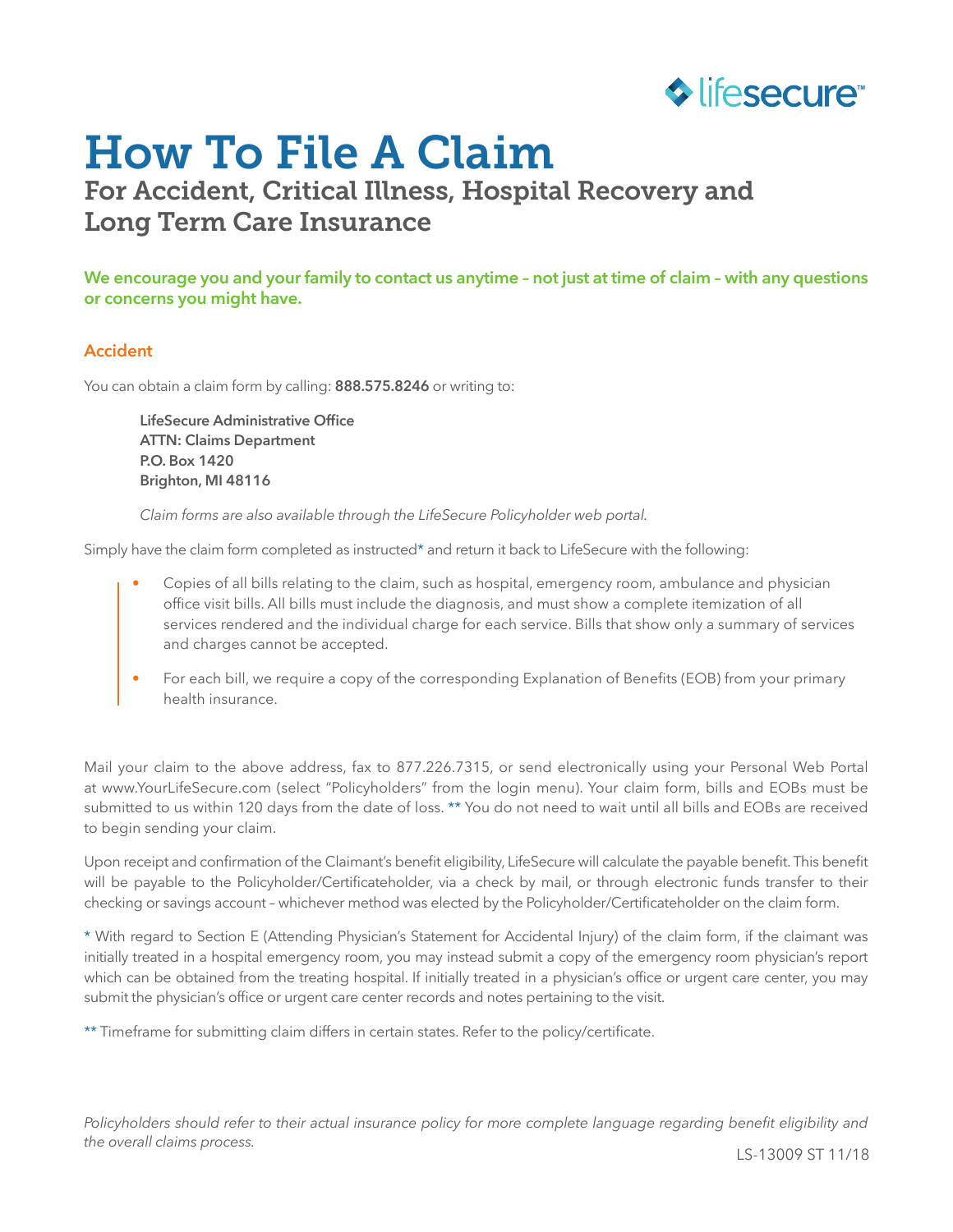#### **Critical Illness**

Your or your representative must complete a claim form, which can be requested by calling **888.575.8246** or writing to:

**LifeSecure Administrative Office ATTN: Claims Department P.O. Box 1420 Brighton, MI 48116**

*Claim forms are also available through the LifeSecure Policyholder web portal.*

Simply have the claim form fully completed and return it to us along with written Proof of Diagnosis. Proof of Diagnosis includes documentation of:

- Date the Specified Disease began,
- Cause of the Specified Disease,
- Prognosis of the Specified Disease, and
- Names and addresses of all attending physicians.

Mail your claim to the above address, fax to 877.226.7315, or send electronically using your Personal Web Portal at www.YourLifeSecure.com (select "Policyholders" from the login menu).

Upon receipt and confirmation of your benefit eligibility, LifeSecure will calculate your Benefit Payout Amount. This benefit will be payable directly to you, via a check by mail, or through electronic funds transfer to your checking or savings account – whichever method is elected by you on your claim form.

If your Critical Illness insurance policy includes the **Health Screening Benefit**, see below.

The LifeSecure Health Screening Benefit will pay **\$50** once per calendar year to each Covered Person for one of the wellness procedures listed below. The procedure must occur after a one-time 30 day Benefit Wait Period. Use the contact information at the top of this page to obtain a Wellness Screening Form to submit this claim.

#### **Covered Procedures:**

- Blood test for triglycerides
- CA 15-3 (blood test for breast cancer)
- Serum cholesterol test to determine level of HDL and LDL
- Pelvic exam
- Cholesterol panel
- Pap smear
- Fast Blood glucose test
- Thin Prep Pap
- HgA1C
- CA 125 (blood test or ovarian cancer)
- Carotid Doppler
- CA 19-9 (blood test for pancreatic cancer)
- Doppler screening for abdominal aortic aneurysm
- PSA (blood test for prostate cancer)
- Chest x-ray
- Biopsy for skin cancer
- Stress test (bicycle or treadmill)
- CEA (blood test for colon cancer and cervical cancer)
- **Echocardiogram**
- Colonoscopy, Virtual colonoscopy
- Electrocardiogram
- Flexible sigmoidoscopy
- Breast ultrasound or MRI
- Hemoccult stool analysis, Fecal occult analysis
- Thermography
- Serum protein electrophoresis (blood test for Myeloma)
- Mammography
- Bone marrow biopsy and aspiration
- In CA: Generally medically accepted cancer screening test

LS-13009 ST 11/18 *Policyholders should refer to their actual insurance policy for more complete language regarding benefit eligibility and the overall claims process.*